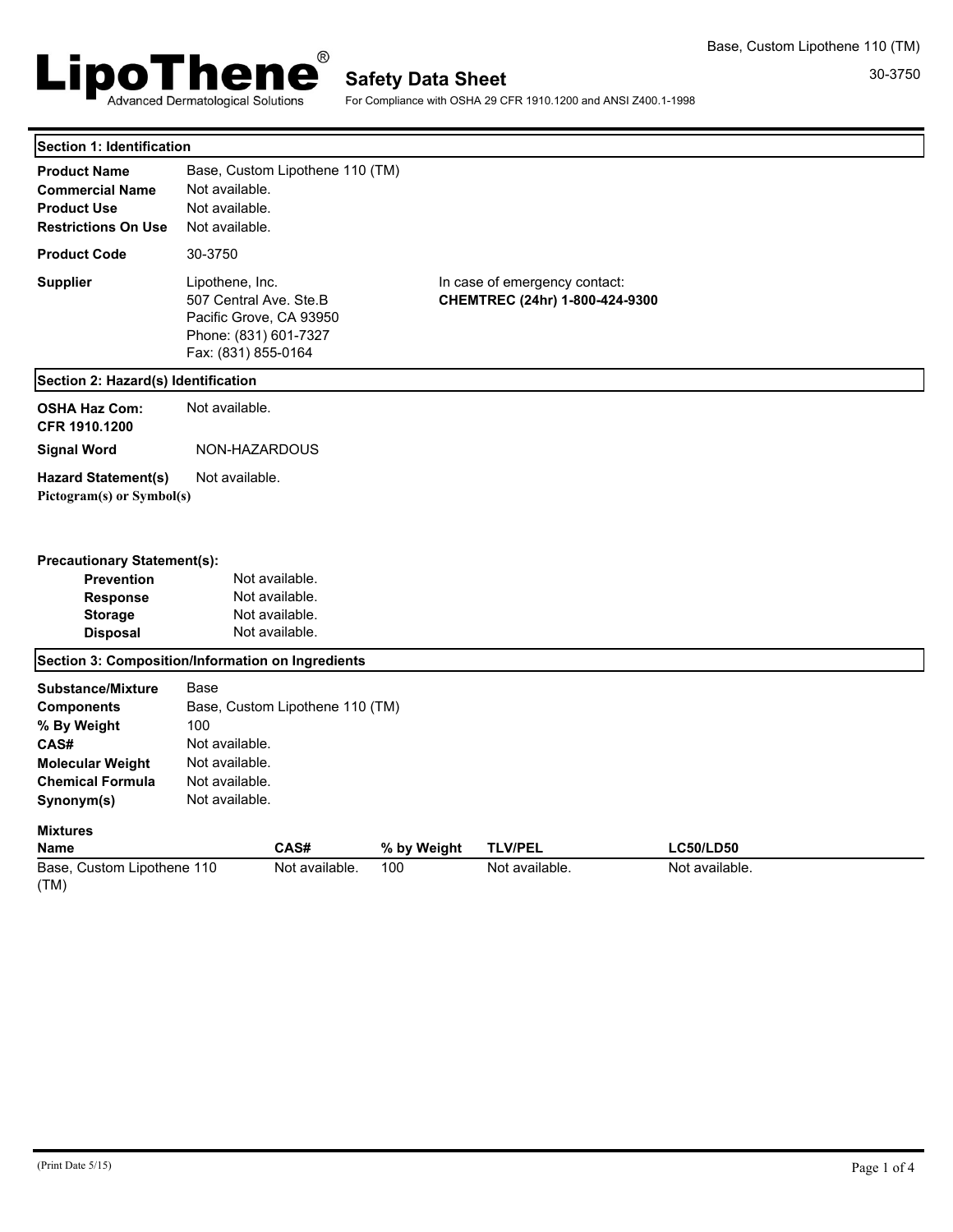

For Compliance with OSHA 29 CFR 1910.1200 and ANSI Z400.1-1998

|  | Section 4: First-Aid Measures |
|--|-------------------------------|
|  |                               |

| <b>Inhalation</b>                                       | Not available.                                                                                                                                                                                                                                                  |  |  |  |  |
|---------------------------------------------------------|-----------------------------------------------------------------------------------------------------------------------------------------------------------------------------------------------------------------------------------------------------------------|--|--|--|--|
| <b>Skin Contact</b>                                     | Wash with soap and water. Get medical attention if irritation develops.                                                                                                                                                                                         |  |  |  |  |
| <b>Eve Contact</b>                                      | Check for and remove any contact lenses. In case of contact, immediately flush eyes With plenty of water for at least 15<br>minutes.                                                                                                                            |  |  |  |  |
| Ingestion                                               | Do not induce vomiting unless directed to do so by medical personnel. Never give Anything by mouth to an<br>unconscious person. If large quantities of this material are Swallowed call physician immediately. Loosen tight clothing.<br>Get medical attention. |  |  |  |  |
| <b>Symptoms/Effects</b>                                 |                                                                                                                                                                                                                                                                 |  |  |  |  |
| Acute                                                   | Not available.                                                                                                                                                                                                                                                  |  |  |  |  |
| <b>Delayed</b>                                          | Not available.                                                                                                                                                                                                                                                  |  |  |  |  |
| <b>Immediate Medical Attention</b>                      |                                                                                                                                                                                                                                                                 |  |  |  |  |
| Not available.                                          |                                                                                                                                                                                                                                                                 |  |  |  |  |
| Section 5: Fire-Fighting Measures                       |                                                                                                                                                                                                                                                                 |  |  |  |  |
| <b>Suitable Extinguishing Media</b><br>Not available.   |                                                                                                                                                                                                                                                                 |  |  |  |  |
| <b>Unsuitable Extinguishing Media</b><br>Not available. |                                                                                                                                                                                                                                                                 |  |  |  |  |
| <b>Products of Combustion</b><br>Not available.         |                                                                                                                                                                                                                                                                 |  |  |  |  |
| Not available.                                          | <b>Firefighters Special Equipment and Precautions</b>                                                                                                                                                                                                           |  |  |  |  |
| Section 6: Accidental Release Measures                  |                                                                                                                                                                                                                                                                 |  |  |  |  |
| Not available.                                          |                                                                                                                                                                                                                                                                 |  |  |  |  |

# **Section 7: Handling and Storage**

Not available.

# **Section 8: Exposure Controls/Personal Protection**

| <b>Exposure Limits</b>      | Not available. |
|-----------------------------|----------------|
| <b>Engineering Controls</b> | Not available. |
| <b>Personal Protection</b>  | Not available. |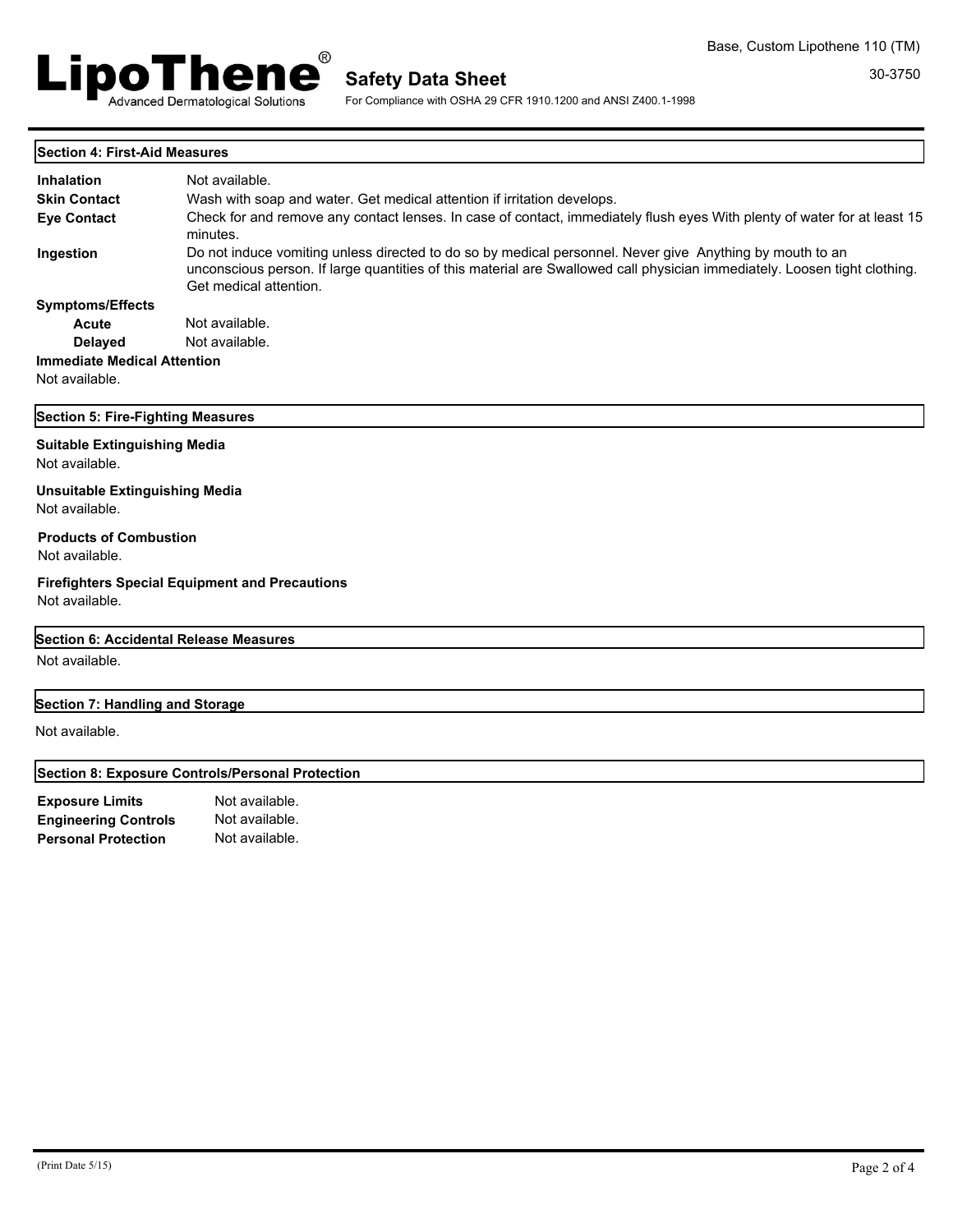

30-3750 Base, Custom Lipothene 110 (TM)

For Compliance with OSHA 29 CFR 1910.1200 and ANSI Z400.1-1998

|  |  | <b>Section 9: Physical and Chemical Properties</b> |  |
|--|--|----------------------------------------------------|--|
|  |  |                                                    |  |

| Appearance<br>Odor<br><b>Odor Threshold</b>                                                                                                                                                 | Odorless.<br>Not available. | Clear, translucent, thick gel.                                                                           |                                                                         |                                                                                                                 |                                                                                    |
|---------------------------------------------------------------------------------------------------------------------------------------------------------------------------------------------|-----------------------------|----------------------------------------------------------------------------------------------------------|-------------------------------------------------------------------------|-----------------------------------------------------------------------------------------------------------------|------------------------------------------------------------------------------------|
| <b>Melting Point</b><br><b>Freezing Point</b><br><b>Boiling Point/Range</b><br><b>Decomposition temperature</b>                                                                             |                             | Not available.<br>Not available.<br>Boiling does not occur burn.<br>Not available.                       | pH<br><b>Vapor Pressure</b><br><b>Vapor Density</b><br><b>Viscosity</b> |                                                                                                                 | Not available.<br>Not available.<br>Not available.<br>Viscous petrolatum like gel. |
| <b>Partition Coefficient:</b><br>n-octanol/water                                                                                                                                            |                             | Not available.                                                                                           | <b>Evaporation Rate</b>                                                 |                                                                                                                 | Not available.                                                                     |
| <b>Flash Point</b><br><b>Flammability</b>                                                                                                                                                   |                             | Not available.<br>Not available.                                                                         | Lower<br><b>Upper</b>                                                   | <b>Autoignition temperature</b><br><b>Flammability or Explosive Limits:</b><br>Not available.<br>Not available. | Not available.                                                                     |
| Solubility(ies)<br>Other                                                                                                                                                                    | Not available.              | Insoluble in water and alcohol.                                                                          |                                                                         |                                                                                                                 |                                                                                    |
| Section 10: Stability and Reactivity                                                                                                                                                        |                             |                                                                                                          |                                                                         |                                                                                                                 |                                                                                    |
| <b>Reactivity</b><br><b>Chemical Stability</b><br><b>Hazardous Polymerization</b><br><b>Conditions to Avoid</b><br><b>Incompatible Materials</b><br><b>Hazardous Decomposition Products</b> |                             | Not available.<br>Not available.<br>Not available.<br>Not available.<br>Not available.<br>Not available. |                                                                         |                                                                                                                 |                                                                                    |
| Section 11: Toxicological Information                                                                                                                                                       |                             |                                                                                                          |                                                                         |                                                                                                                 |                                                                                    |
| <b>RTECS</b>                                                                                                                                                                                | Not available.              |                                                                                                          |                                                                         |                                                                                                                 |                                                                                    |
| <b>Acute Toxicity</b><br>Not available.                                                                                                                                                     |                             |                                                                                                          |                                                                         |                                                                                                                 |                                                                                    |
| <b>Skin Corrosion/Irritation</b><br>Not available.                                                                                                                                          |                             |                                                                                                          |                                                                         |                                                                                                                 |                                                                                    |
| <b>Serious Eye Damage/Irritation</b><br>Not available.                                                                                                                                      |                             |                                                                                                          |                                                                         |                                                                                                                 |                                                                                    |
| <b>Respiratory or Skin Sensitization</b><br>Not available.                                                                                                                                  |                             |                                                                                                          |                                                                         |                                                                                                                 |                                                                                    |
| <b>Germ Cell Mutagenicity</b><br>Not available.                                                                                                                                             |                             |                                                                                                          |                                                                         |                                                                                                                 |                                                                                    |
| Carcinogenicity<br>Not available.                                                                                                                                                           |                             |                                                                                                          |                                                                         |                                                                                                                 |                                                                                    |
| <b>Reproductive Toxicity</b><br>Not available.                                                                                                                                              |                             |                                                                                                          |                                                                         |                                                                                                                 |                                                                                    |
| <b>Routes of Entry</b><br>Not available.                                                                                                                                                    |                             |                                                                                                          |                                                                         |                                                                                                                 |                                                                                    |
| <b>Symptoms Related to Exposure</b><br>Not available.                                                                                                                                       |                             |                                                                                                          |                                                                         |                                                                                                                 |                                                                                    |